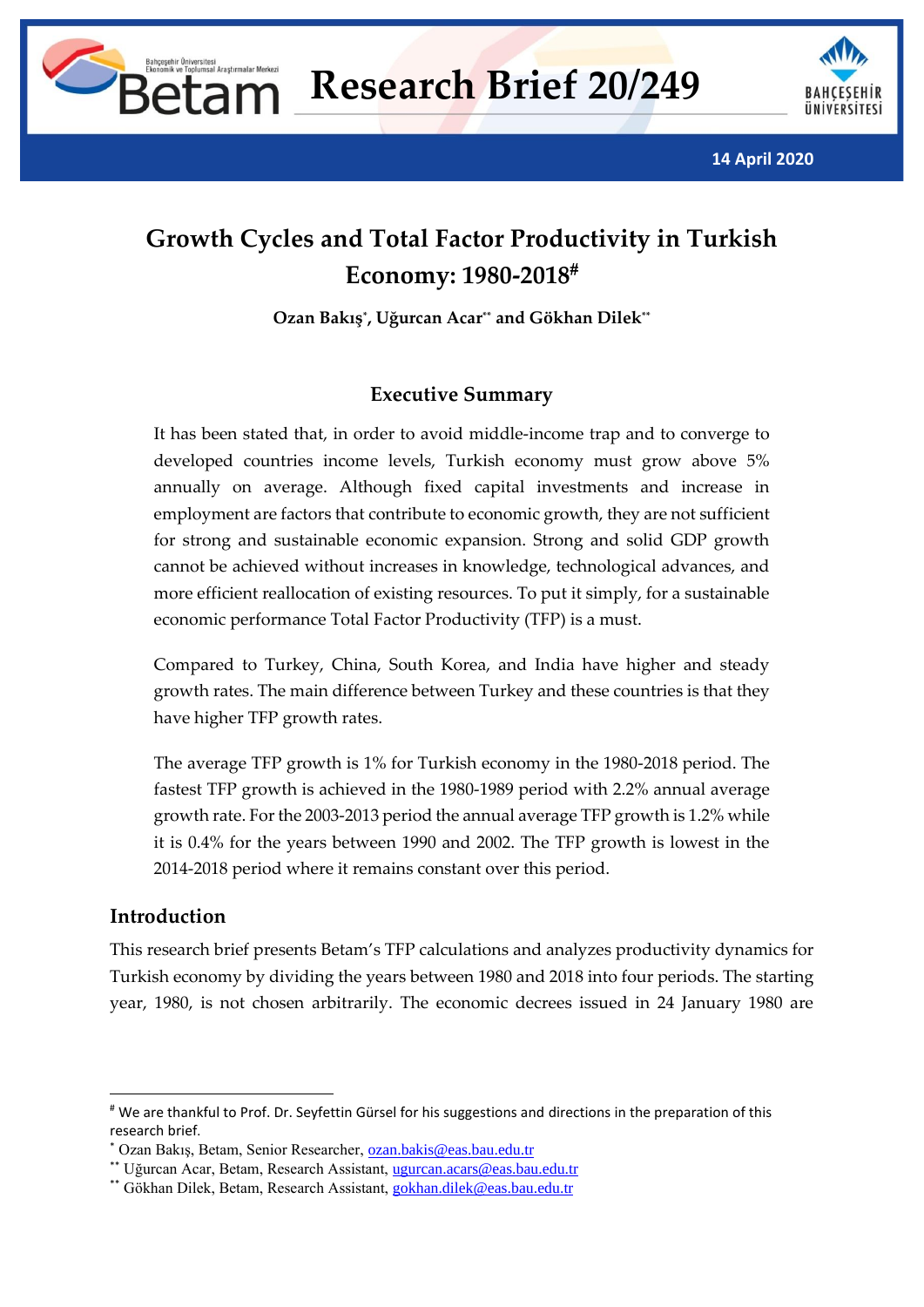generally accepted as marking the start of a paradigm shift in the growth regime of Turkey from import-substitution to open market economy.

Our plan is to present the productivity in two research briefs. This research brief is the first one that discusses the productivity for the Turkish economy at the aggregate level while the second one will elaborate on the productivity dynamics of four main sectors (agriculture, industry, construction and services) of Turkish economy. The second research brief will be published in the coming days. We would like to indicate that these two research briefs are derived from the forthcoming Betam TFP working paper which has a broader content and focuses more on technical discussions (Bakış and Acar, 2020). Betam TFP working paper periodize the years between 1980 and 2018; and discusses the TFP calculation results along with other macroeconomic indicators. The periods are 1980-1989, 1990-2002, 2003-2013 and 2014-2018. This periodization is based on years marking important changes shaping Turkish economy<sup>1</sup>. Both research briefs use the same periodization following Betam working paper while discussing and explaining macroeconomic indicators of Turkish economy.

## **The Course of Employment in Turkey**

The total employment in Turkey reaches to 28,7 million in 2018 from 14,9 million in 1980 corresponding to a total of 93.1% growth rate<sup>2</sup> . The total population of Turkey goes up to 82 million from 44.7 million at the same time period with the total growth rate of 83.3%. It is to be expected that Turkey has a higher employment growth than population; since, Turkey has a young demographic structure. However, these two growth rates are still close to each other because the labor force participation rate, especially for women, are low over the years.

In Figure 1, it can be seen that some years witnessed falls in total employment. These years are 1988, 1993, 2000, 2002 and 2003. Despite the serious global financial crisis, 2009 recorded a slight increase in employment.<sup>3</sup> The years that recorded falls in employment are the years of economic crisis. In 1988 and 1989, there were a serious economic slowdown which is the main cause of the decreases in employment figures (GDP growth in 1988 is 2.1%, and in 1989 0.3%).

<sup>&</sup>lt;sup>1</sup> For the detailed discussion on the determination of periods, please see: forthcoming Betam TFP working paper (Bakış and Acar, 2020).

<sup>&</sup>lt;sup>2</sup> For the detailed information on the calculation of employment series for the years before 2004, please see: forthcoming Betam TFP working paper (Bakış and Acar, 2020).

<sup>&</sup>lt;sup>3</sup> This seemingly paradoxical situation is the result of "additional employee effect" mostly observed in women, and the incentive policies for female employment. In 2009, male employment indeed fell.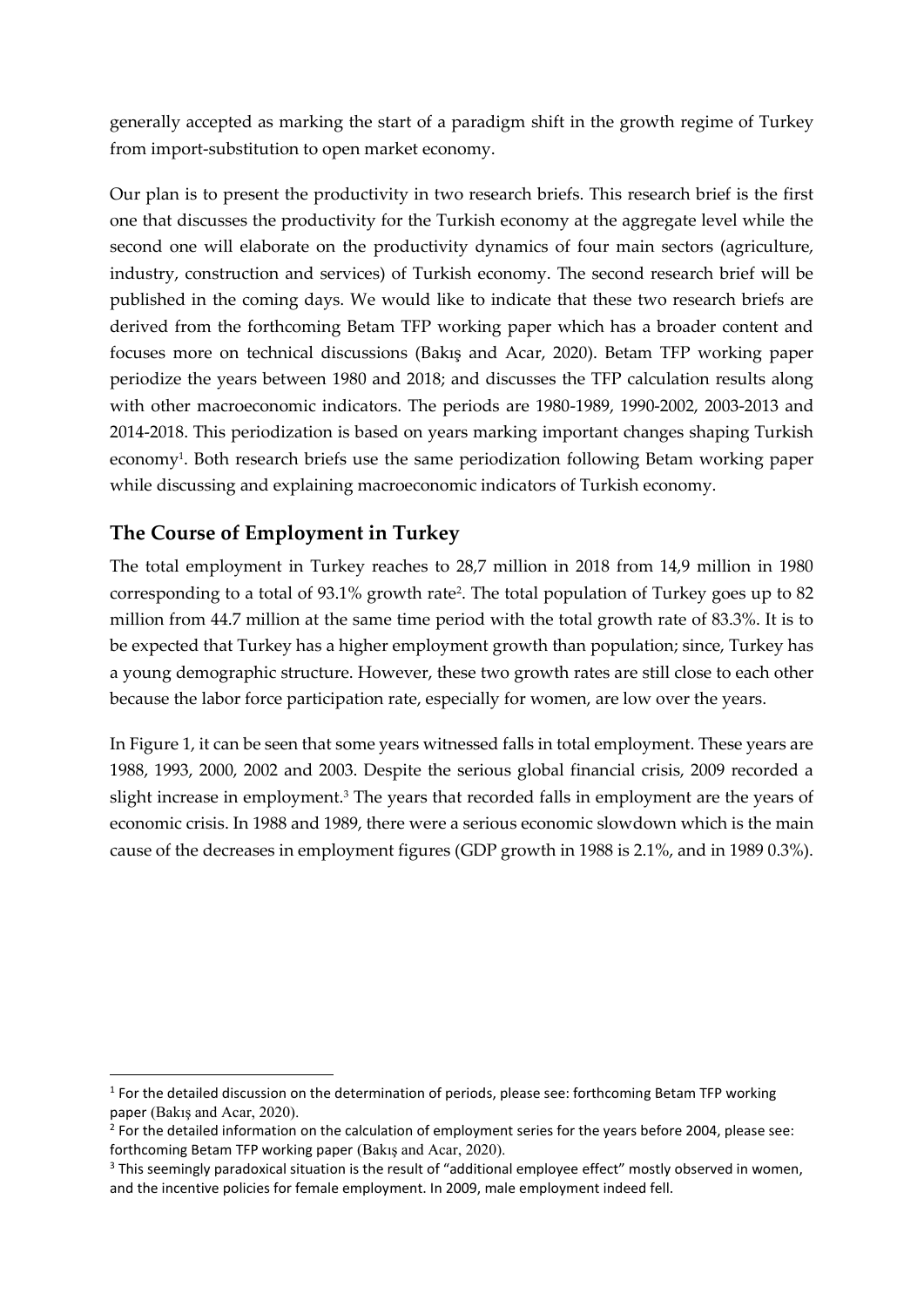

**Figure 1: Total Employment Level over the Years, Million Persons**

**Source:** TurkStat, Betam.

The most rapid growth in employment happens in the 2003-2013 period with 2.6% annual average. The 2014-2018 period also records solid job gains (2.4%). The employment growth is sluggish in the period of 1990-2002 with 1.3% annual average while the 1981-1989 period has the worst performance in terms of employment growth (1.1%). Employment increases after 2003 has not been enough to reduce unemployment rate because of the increasing labor force participation. After 2010, labor market witnesses a surge in women's labor force participation rate.

#### **Labor Productivity in Turkish Economy**

Labor productivity (value added / employment) is calculated by dividing real GDP (in 2009 prices) to total employment. Labor productivity is equated to 100 in the starting year (1980) and the other years are normalized accordingly. Labor productivity almost triples from 1980 to 2018.

Labor productivity series is affected by business cycles. For example, in 1994, 2001 and 2009 labor productivity fell considerably. The reason for the fall in labor productivity is that the economic output decreases more than the employment losses. The employment contracts may prevent job losses, some professions are more resistant to economic downturns (such as administrative jobs), and public employment is immune to economic crisis. Hence, it is expected that labor productivity falls during economic contractions.

Figure 2 presents the annual average growth rate in labor productivity for each period. Labor productivity grows at the most rapid pace in the 1981-1989 period with 3.7% annual average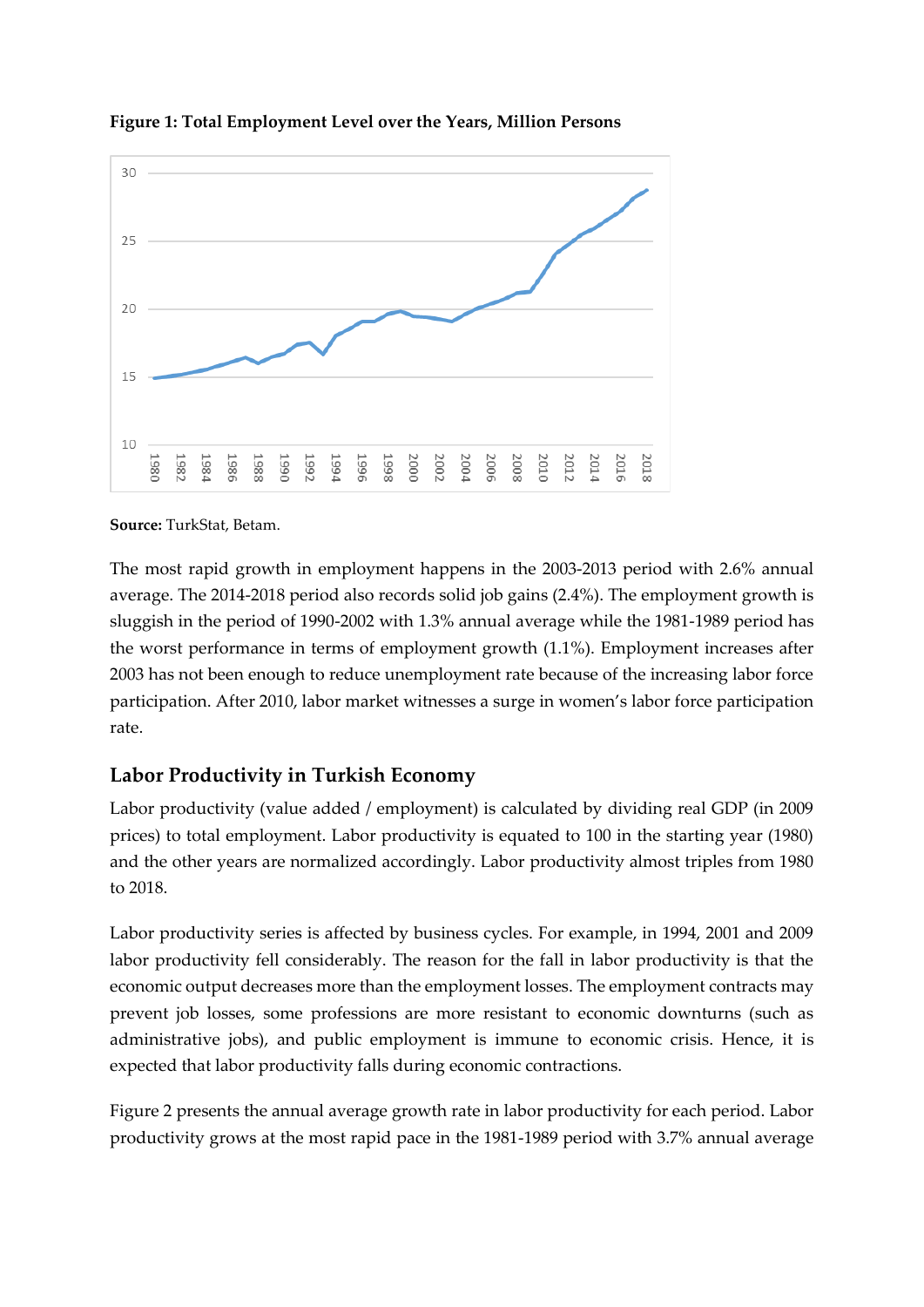rate while in 2003-2013 the figure is also solid (3.2%). The 1990-2002 and 2014-2018 periods have the same annual average growth rate for labor productivity with 2.5%.



**Figure 2: Labor Productivity Annual Average Growth Rate in Turkey**

**Source:** TurkStat, Betam.

#### **The Course of Total Factor Productivity in Turkish Economy**

The part of the economic output that cannot be explained by increases in employment and fixed capital stock is defined as Total Factor Productivity (TFP). This unexplained part (sometimes referred as residual, or Solow residual as well) accounts for advances in technology, knowledge level or a more efficient reallocation of existing factors of production. In order to calculate the TFP series, an aggregate production function must be specified, and employment, fixed capital stock, and real GDP data are gathered<sup>4</sup>. The part that is unexplained by employment and fixed capital stock is considered as TFP. The Figure 3 presents TFP series for Turkish economy. TFP is equated to 100 at the starting year and the other years are normalized accordingly. TFP grows 38% cumulatively from 1980 to 2018, and over these years annual average growth rate is 1%. This performance is considerably lower than those of high growing countries.

TFP series is affected by business cycles. TFP decreases when there is an economic downturn and increases when economy flourishes. During the economic slowdowns/crisis, capacity utilization rates fall, the idle capital stock increases due to the closing firms, and employment level do not perfectly respond to economic output levels. Hence, TFP series positively correlated to business cycles. Because of the cyclicality of the TFP series, it is hard to interpret

<sup>4</sup> The TFP series is calculated by Betam. For the calculation details, please see: forthcoming Betam TFP working paper (Bakış and Acar, 2020).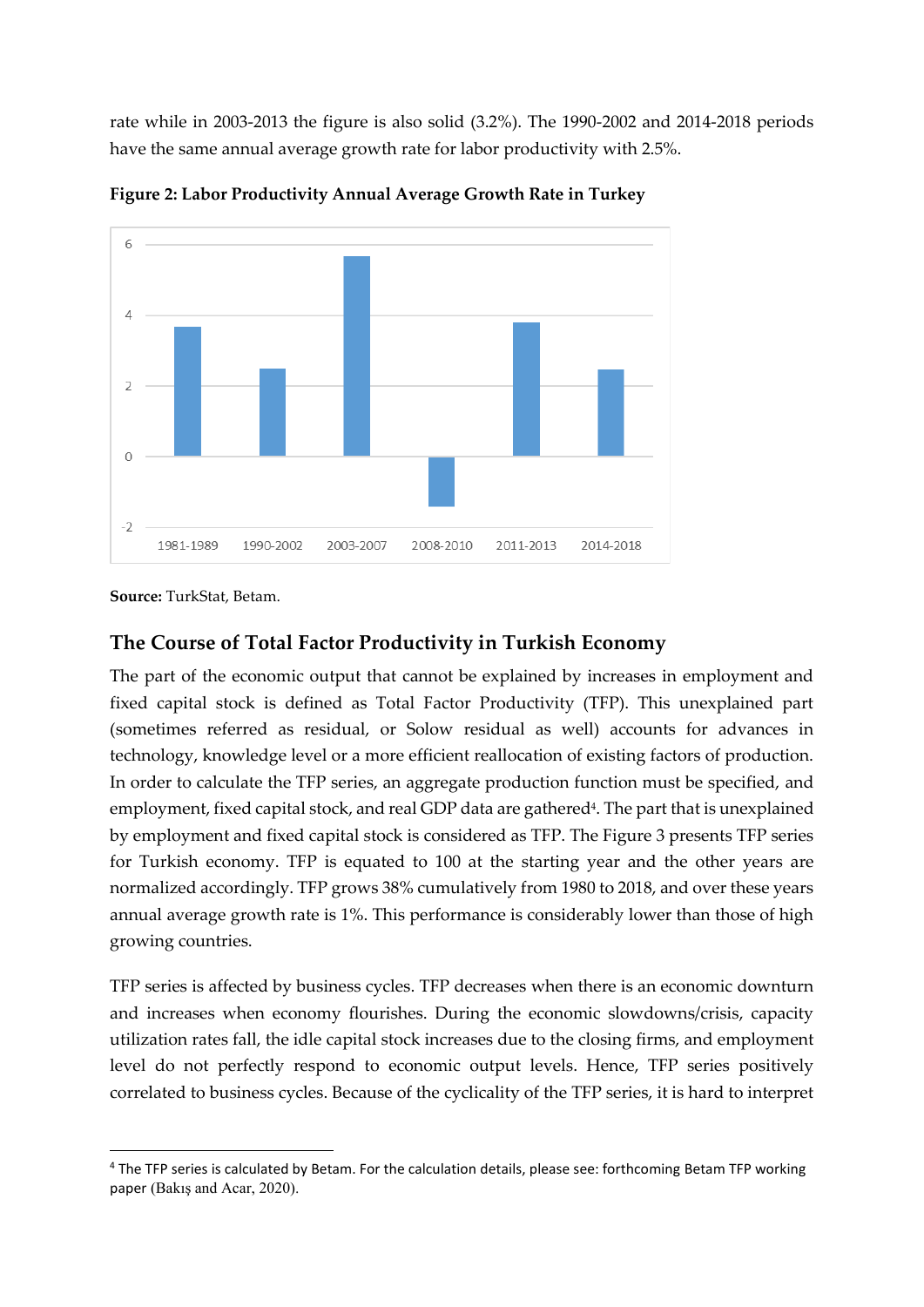the TFP movements as technological advances in the short-run. Thus, it makes more sense to approach TFP series using averages over multiple years.

TFP has the most rapid annual average growth rate in the period of 1980-1989 with 2.2%. In the period of 2003-2013 TFP grows above average with annual growth rate of 1.2%. TFP growth is sluggish in the 1990-2002 period, and at that time the figure is only 0.4%. The period of 2014-2018 is the worst period in terms of TFP growth (0%).

As Figure 3 shows, TFP increases rapidly after 2002, and contracts considerably in 2008 and 2009. After 2010, TFP rebounds; however, cannot reach its 2006 peak.



**Figure 3: The Course of TFP over the Years (1980=100)**

**Source:** Betam.

#### **Economic Growth Outlook of Turkish Economy**

Analysis on Turkish economy generally states that economic growth of the country should exceed 5% for long periods of time in order to catch up developed countries income levels. The New Economy Program of the government set the target growth rate for 2020-2022 years as 5%. Hence, this growth target is a reference point for both academics and policy makers. There is also another opinion stating that 5% growth target is a legitimate aim for 2020's while Turkey must have been growing over 6% until the first half of the 2000's to be considered as successful<sup>5</sup>. There are at least two reasons supporting the latter thought. First one is about the level of the capital stock, and the second one is about efficiency gains resulting from structural transformation. Since the capital stock was lower before 2000, the same amount of investment is expected to stimulate more growth at that period compared to recent years. Likewise, the domestic migration continues from rural to urban areas which creates a more efficient allocation of labor force, thus productivity improvements. The reason behind these

<sup>&</sup>lt;sup>5</sup> We thank to Prof. Dr. Seyfettin Gürsel for this reminder.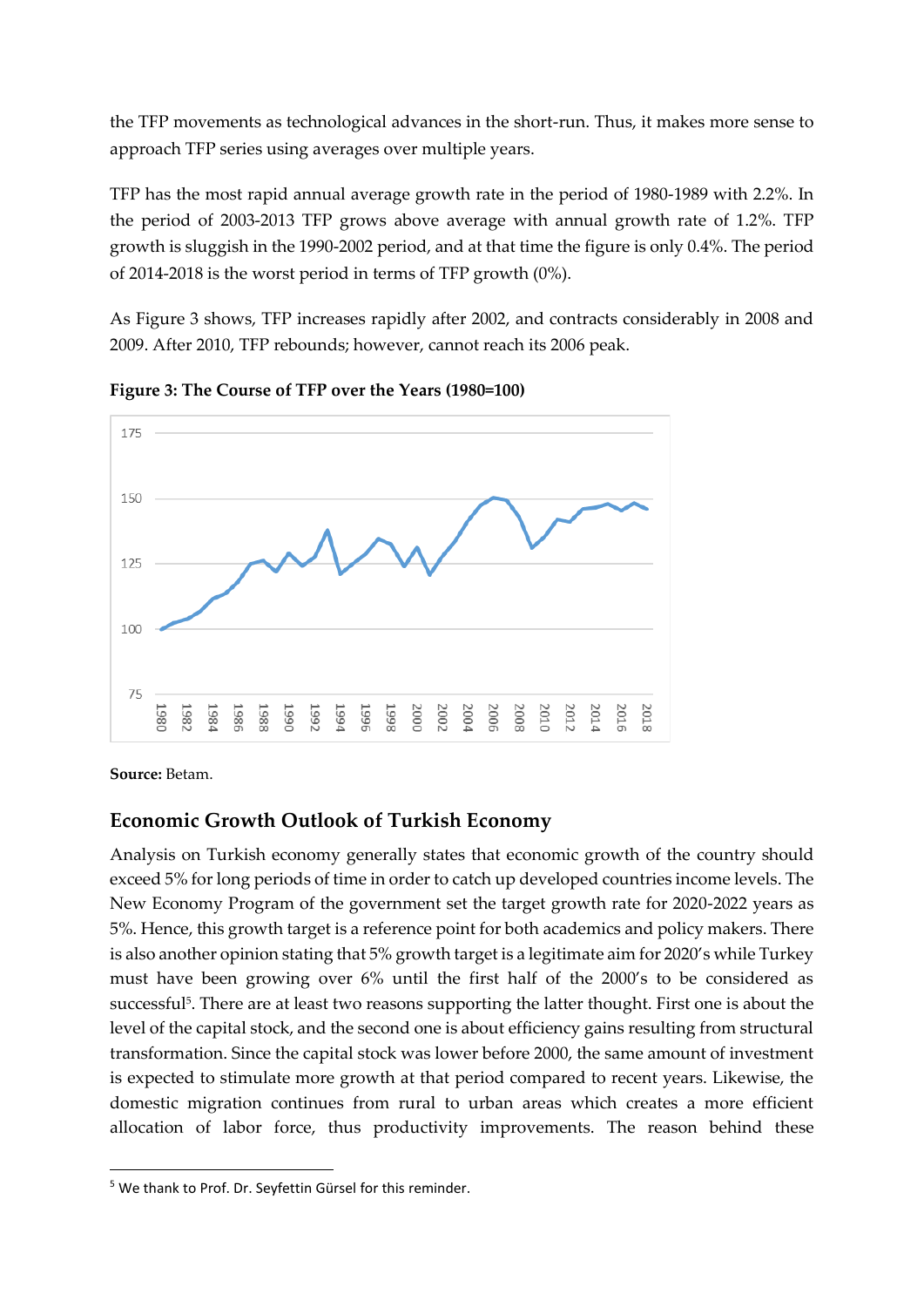productivity gains is the "hidden unemployment" in rural areas. Migration from rural to urban areas does not cause a decrease in agricultural output while creating a previously nonexisting value added in paid jobs. For these two reasons, if we evaluate 5% as a successful growth rate for the recent years, we should seek higher rates for former years.

The average annual GDP growth rate for Turkish economy is 4.6% for the years between 1980 to 2018 (At the same time period, per capita GDP grows at 2.3% annual average rate). Although Turkey's growth performance is close to the 5% target, this target is not achieved. In the light of discussion in the previous paragraph, it is better to evaluate the growth performance of Turkish economy according to specified subperiods earlier. We will come back to this discussion when discussing Table 1 below. The frequency of economic crisis in Turkish economy are the main reason that weighs down the average growth rate and disappoints the expectation of sustainable growth. Turkish GDP contracted five times during the 1980-2018 period. These years are 1980, 1994, 1999, 2001 and 2009. In 1980, the exhaustion of the closed economic system, internal disorder and military coup d'état; in 1994, poor monetary, interest rate and debt policies of the government; in 1999, Asian economic crisis and earthquake happened in the Marmara region; in 2001, high public debt level, a misguided stabilization program, and the liquidity problems of commercial banks plus a political crisis are the main causes of the economic crisis. In 2009, the Global Financial Crisis caused a sharp decline in economic activity.

| Period    | GDP Growth Rate (%) |
|-----------|---------------------|
| 1981-1989 | 4.7                 |
| 1990-2002 | 3.4                 |
| 2003-2013 | 5.7                 |
| 2003-2007 | 7.0                 |
| 2008-2010 | 1.4                 |
| 2011-2013 | 7.8                 |
| 2014-2018 | 4.8                 |

| Table 1: Average Annual GDP Growth of Turkish Economy in the Time Periods |  |
|---------------------------------------------------------------------------|--|
|                                                                           |  |

**Source:** TurkStat, Betam.

Following the periodization used in the forthcoming Betam TFP working paper, the best years in terms of growth performance is the 2003-2013 period with an annual average GDP growth rate of 5.7%. The 2014-2018 period records a smaller figure of 4.8%. 2016 coup attempt and economic slowdown in 2018 are the main reasons for a slower growth performance. GDP growth during the years between 1981 to 1989 are somewhat modest with annual average growth rate of 4.7% while in the 1990-2002 period Turkish economy expanded only 3.4% yearly, because of the successive economic and political crisis, and natural disasters such as the Marmara earthquake (Table 1).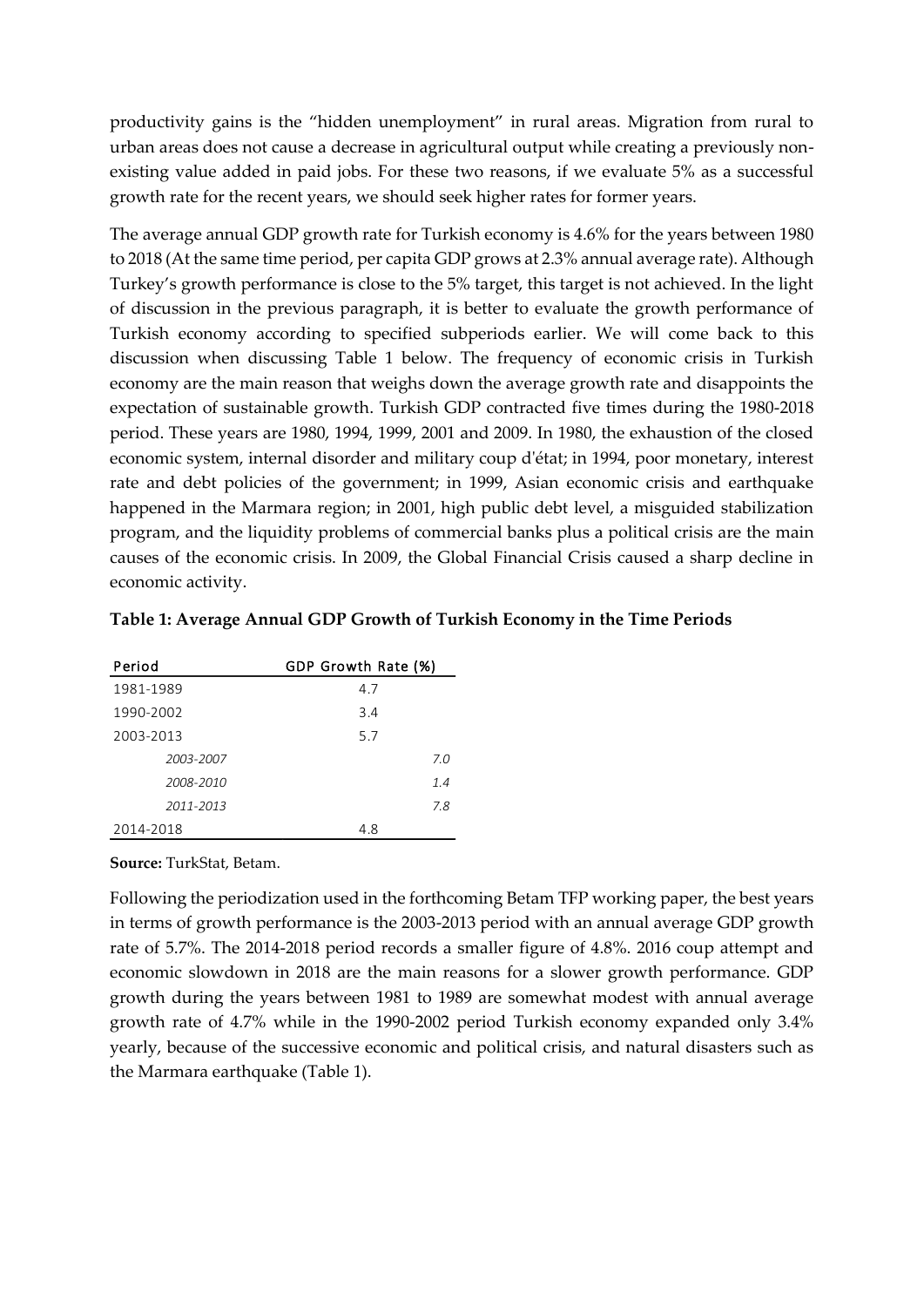

**Figure 4: Per Capita GDP Growth Rate of Turkey, China, India, and South Korea, 1980-2014**

**Source:** PWT, Betam.

**Figure 5: TFP Growth Rate of Turkey, China, India, and South Korea, 1980-2014**



**Source:** PWT, Betam.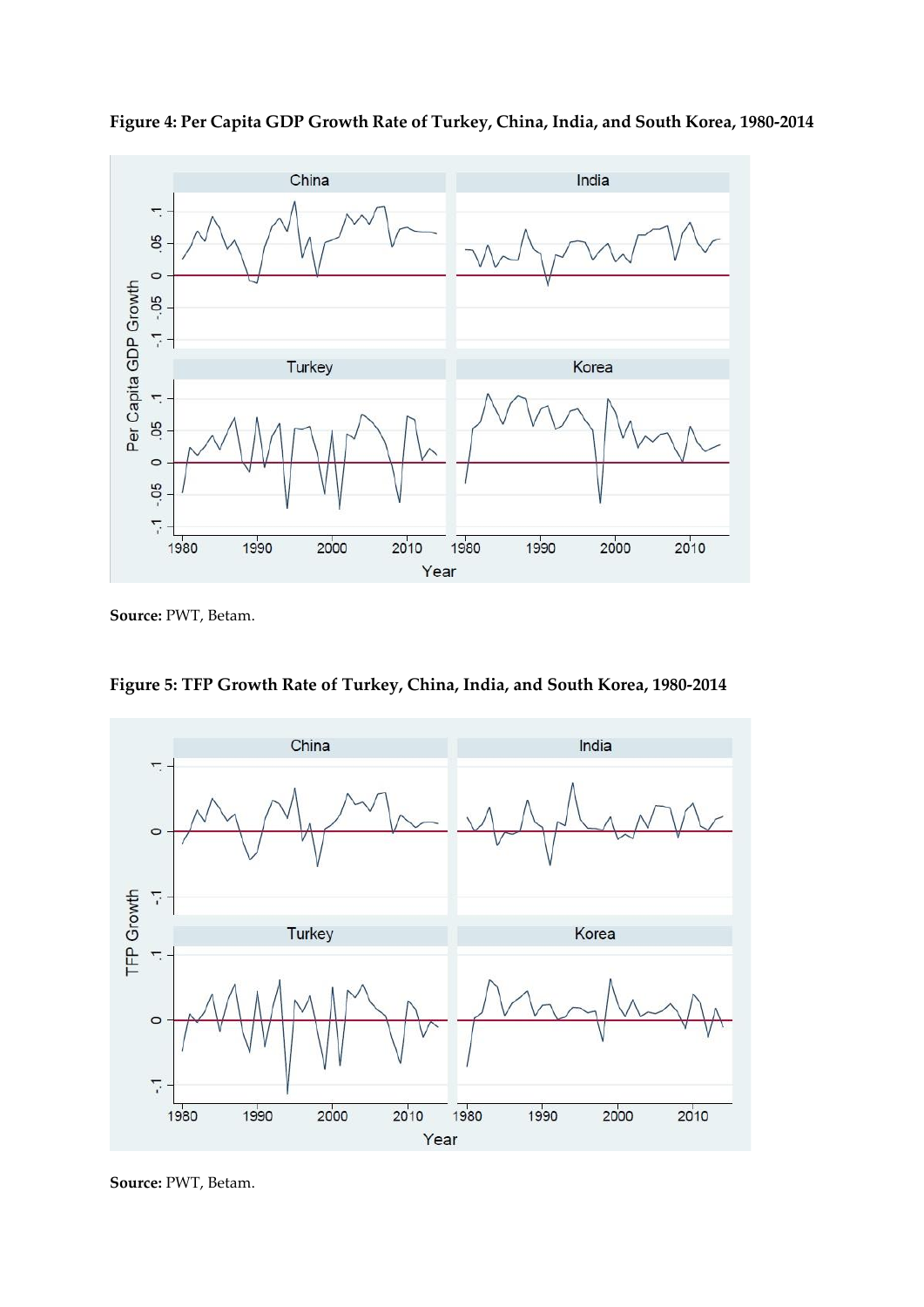Annual GDP growth rate is near its long-term average in 1981-1989 and 2014-2018 periods while it is below average in the 1990-2002 period and above average in the 2003-2013 period. Even if 5% is accepted as a target growth rate for every period, only the 2003-2013 period achieves the target. An above 5% growth rate (for example 6%) should be the target for 1980s 1990s as we discussed earlier. In this respect, the growth figures of 1980s and 1990s are more disappointing.

The data sets used in this research brief are mainly obtained from TurkStat. However, for international comparisons "Penn World Table" (PWT for short) dataset is utilized. Some rapidly and sustainably growing Asian economies' GDP growth rates are compared to Turkey's in Figure 4. These countries are China, India, and South Korea. All these three countries' per capita GDP is below per capita GDP of Turkey in 1980 (both purchasing power parity adjusted and unadjusted figures). By 2018, China and South Korea surpassed Turkey's per capita income level (PPP unadjusted). GDP growth is more volatile in Turkey compared to these three countries. Over the period of 1980-2014, annual average per capita income growth is 6.2% in China, 4.3% in India, 5.3% in Korea and 2.3% in Turkey.

What makes the difference between Turkey and these three countries? No doubt, one of the most important factors is TFP (Figure 5). China, India, and South Korea all have higher and steady TFP growth figures compared to Turkey. Slower and volatile TFP growth is the main factor that makes Turkey fall behind of these three countries. A reminder is necessary here. In Figure 4 and Figure 5, all the data comes from PWT (Feenstra et al., 2015). Although Betam's TFP calculations for Turkish economy has a pattern similar to PWT TFP series, there are significant numeric differences between them. The reasons behind these numeric differences are discussed in detail in Bakış and Acar (2020).

#### **Contribution of TFP to GDP Growth: 1980-2018**

We have stated that TFP contributes, on average, 1 percentage point to GDP growth between 1980 and 2018. Contribution of TFP to growth shows considerable volatility over the years. In parallel to the cyclicality of TFP series, the contribution of TFP to growth is affected by the business cycles.

Figure 6 presents TFP contribution to growth along with the contribution of labor and capital in each subperiod. TFP contributed 2.2 percentage points of 4.7% annual average GDP growth rate in the 1981-1989 period; in other words, 47% of growth is due to TFP increases in 1981- 1989. One of the reasons behind the moderate growth in this period is that the increases in capital stock contributed only 1.9 percentage point. This result is not surprising because investments remain low throughout this period, because of underutilization of high capacity rates inherited from 1970s.

In the period of 1990-2002 where average annual growth rate is 3.4%, the contribution of TFP to growth is only 0.4% percentage points (11% of growth is due to the TFP increases). The main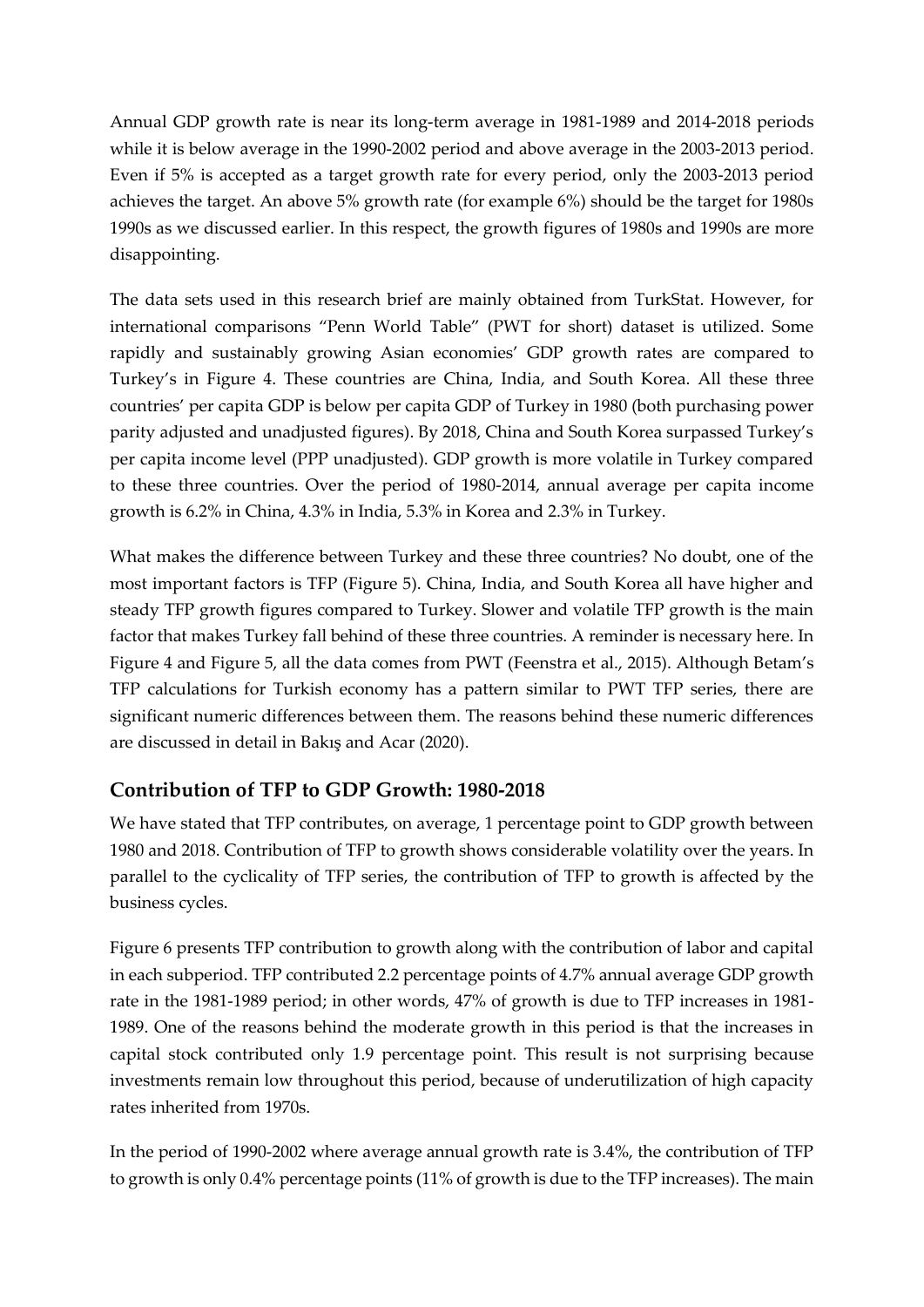contribution to growth comes from fixed capital growth in this period with 4.9 percentage points; in other words, 71.7% of the growth is due to advances in fixed capital stock.

2003-2007 and 2011-2013 are two exceptional subperiods that record above 7% growth rates. TFP contributions to growth are 3.1 and 2.5 percentage points, respectively, in these two subperiods. These figures are by far the best TFP growth rates for the entire 1980-2018 period. The contributions of TFP to growth rates are 3.1 and 2.5 percentage points in these subperiods, respectively, which accounts for 45% of the GDP growth. In both subperiods, increases in fixed capital stock contributed as much as TFP to the growth rates (3.1 and 3.3 percentage points respectively) (Figure 6).

Because of the influence of the Global Financial Crisis, TFP contribution to GDP growth is negative in the years between 2008 and 2010, as expected. The striking point is that although increases in fixed capital stock and employment are close to 2003-2007 and 2011-2013 averages (6.4% and 2.9% respectively), GDP growth is limited to 1.4% (Figure 6).

TFP does not contribute to growth in the final period covering 2014-2018 because TFP does not grow in that period either. GDP growth rate is also relatively moderate in the period of 2014-2018 with an annual average growth rate of 4.8%. Large increases in capital stock (7.2%) is are the main driver of growth in this period with a contribution of 3.7 percentage points. Among all the periods analyzed, capital stock contributed the most in the 2014-2018 period. The moderate growth rate of the 2014-2018 period shows that even high levels of investment may not guarantee desired rates of growth if they do not lead to TFP increases.

Looking at gross fixed capital formation at current prices published by TurkStat, we see that the share of construction investments is 51.3% between 2009 to 2012 while the share of machinery and equipment investment is 39.3% in the same years. Starting from 2013 these shares are altered in favor of construction. Between 2013 and 2018 the share of construction investments reaches 56.5% while machinery and equipment's share decreases to 35.7%. Hence, there is an approximately 5 percentage point shift from machinery and equipment investment to construction investment. Given that construction investments are less productive than machinery and equipment investments we claim that one of the key determinants of the low TFP growth in the 2014-2018 period is these unproductive construction investments.